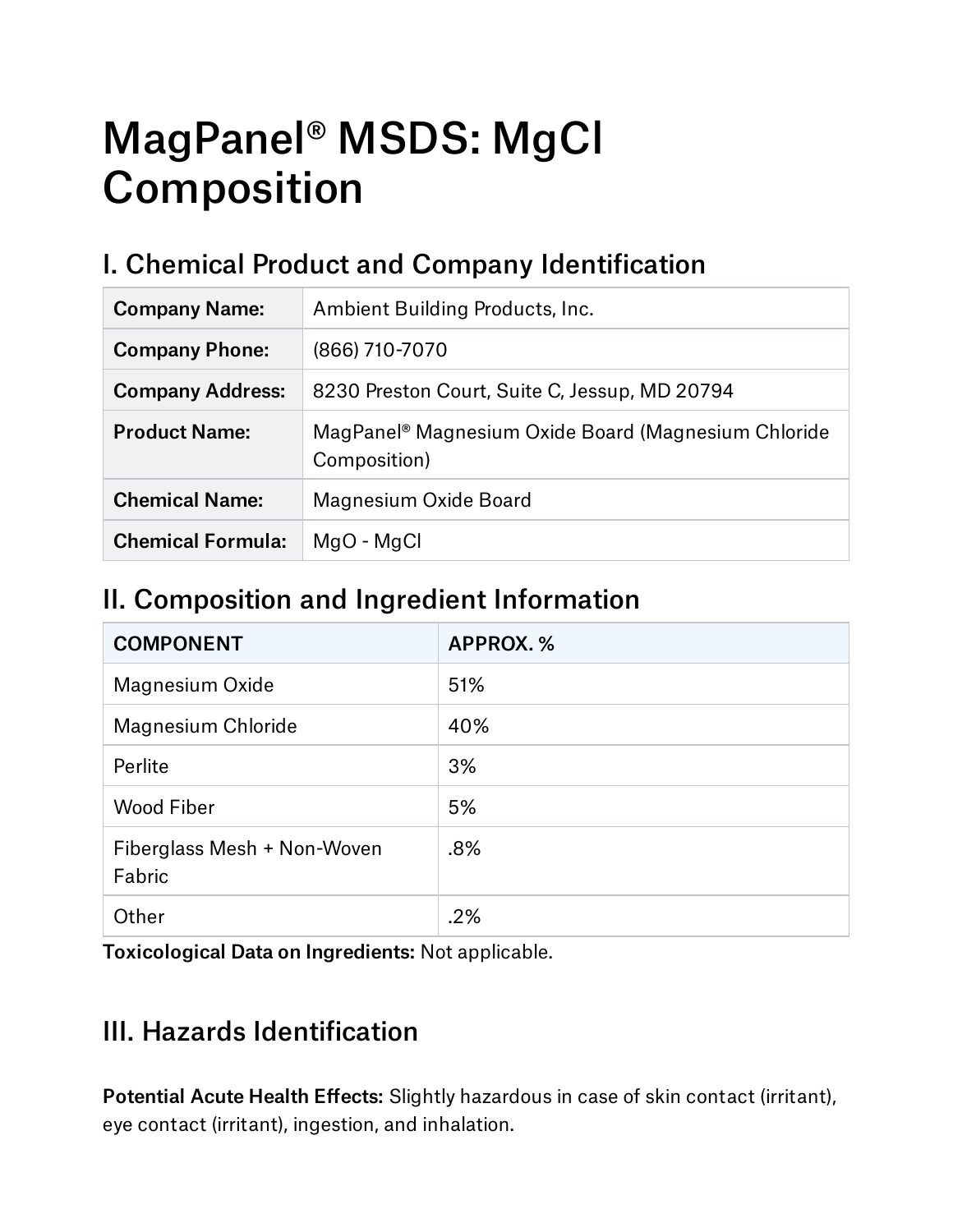Potential Chronic Health Effects: *Carcinogenic Effects:* Not available. *Mutagenic Effects:* Not available. *Teratogenic Effects:* Not available. *Developmental Toxicity:* Not available.

Related or prolonged exposure is not know to aggravate medical conditions.

#### IV. First Aid Measures

Skin Contact: Wash with soap and water. Cover the irritated skin with an emollient. Get medical attention if irritation occurs.

Eye Contact: Check for and remove any contact lenses. In case of contact, immediately flush eyes with plenty of warm water for at least 15 minutes. Get medical attention if irritation occurs.

Inhalation: If inhaled, move to fresh air. If not breathing, give artificial respiration. If breathing is difficult, give oxygen. Seek medical attention if necessary.

Ingestion: Do not induce vomiting unless directed to do so by medical personnel. Never give anything by mouth to an unconscious person. If large quantities of this material are swallowed, call emergency medical personnel immediately. Loosen tight clothing such as collars, ties, belts, or waistbands.

## V. Fire and Explosion Data

Flammability of Product: Non-flammable.

Auto-Ignition Temperature: Not applicable.

Flash Points: Not applicable.

Flammable Limits: Not applicable.

Products of Combustion: Not available.

Fire Hazards in Presence of Various Substances: Not applicable.

Explosion Hazards in Presence of Various Substances: Risk of explosion of the product in presence of mechanical impact or static discharge are not available.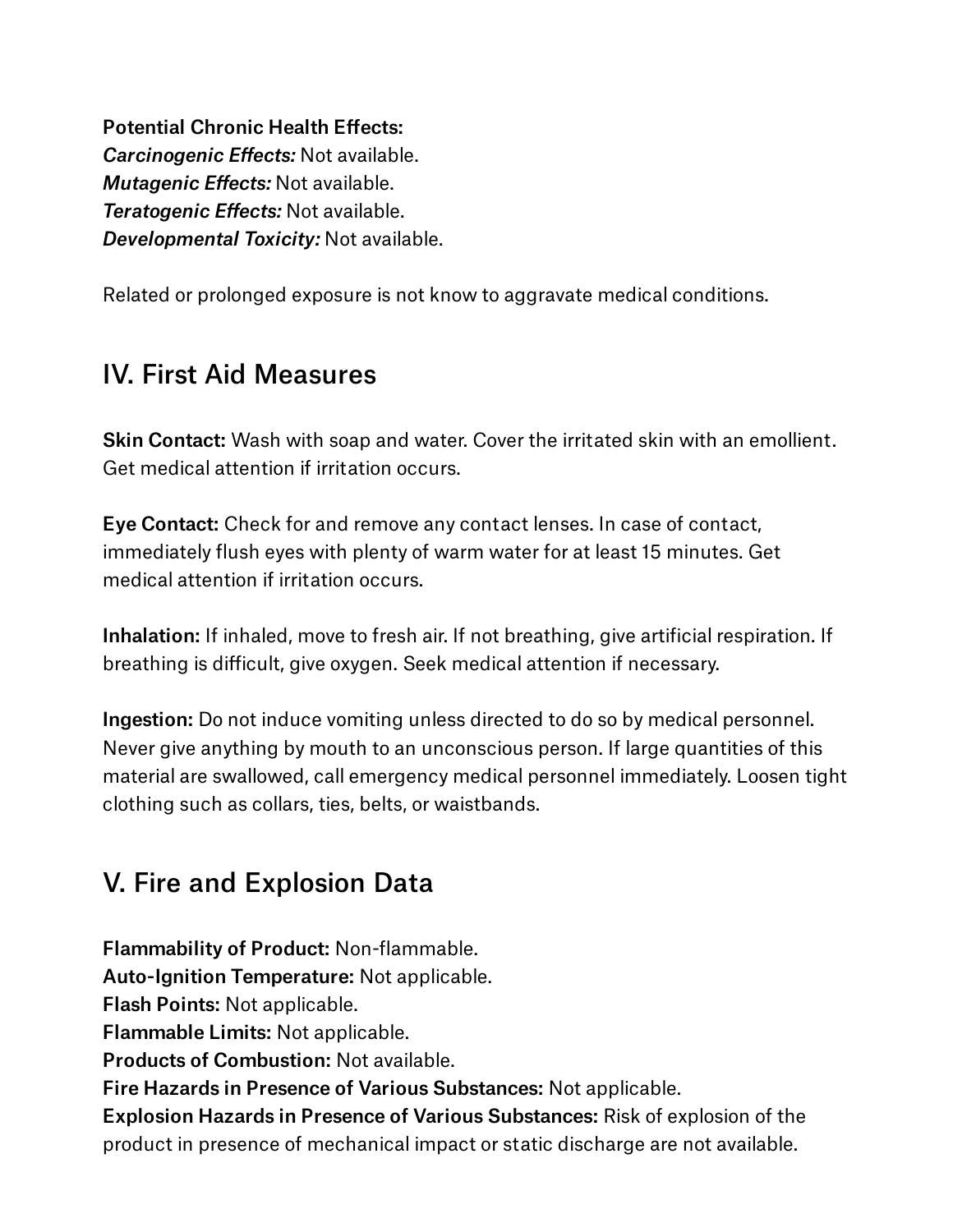Fire Fighting Media and Instructions: Not applicable.

#### VI. Handling and Storage

Precautions: Do not breathe dust. Keep away from incompatibles such as oxidizing agents and acids.

Storage: Moisture-sensitive. Air-sensitive. Keep container tightly closed. Keep container in cool, well-ventilated area.

#### VII. Physical and Chemical Properties

Physical State: Solid Color: White Odor: Odorless Taste: Not available. Vapor Pressure: Not applicable. Vapor Density: Not available. Volatility: Not available.

#### VIII. Stability and Reactivity Data

Stability: The product is stable. Instability Temperature: Not available. Conditions of Instability: Incompatible materials, moisture, air. Incompatibility with Various Substances: Reactive with oxidizing agents and acids. Corrosivity: Non-corrosive in presence of glass.

#### IX. Transport Information

Identification: Not applicable. Special Provisions for Transport: Not applicable.